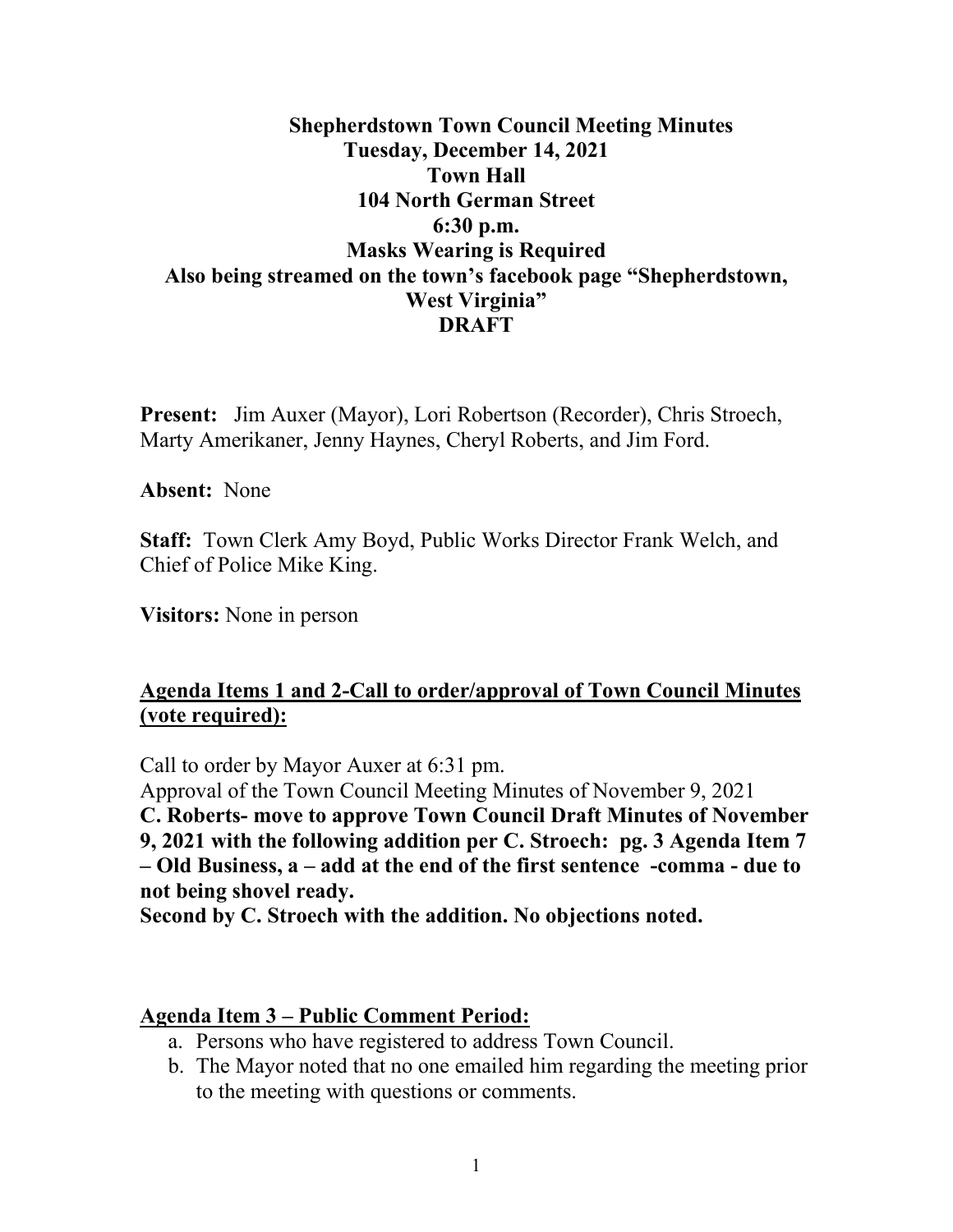#### **Agenda Item 4 - Visitors:**

Visitor's comments, if any, are logged in under the specific agenda items.

## **Agenda Item 5 – Public Hearings:**

a. Second reading of an ordinance to amend Section 9-905, subpart ii, of Chapter 9, Title 9 of the Code of Shepherdstown, by expanding and further describing the legal remedies available for violations of this title.

**L. Robertson – moved to approve the First reading of an ordinance to amend Section 9-905, subpart ii, of Chapter 9, Title 9 of the Code of Shepherdstown, by expanding and further describing the legal remedies available for violations of this title. Second by C. Jenny Haynes. No objections noted.**

# **Agenda Item 6 – Unfinished Business:**

a. Chief King – spoke to the train traffic – Norfolk Southern officials can be called if a train is stopped on the tracks for an extended period of time (10 minutes). The number to call is 1-800-453-2530 to reach the dispatcher. The Mayor has spoken to the town attorney to see if the stoppage is citation worthy.

### **Agenda Item 7 – Old Business:**

### **Agenda Item 8 – New Business:**

a. Request from Shepherdstown Public Library Board of Trustees to appoint Sally Brasher to trustee position.

**L. Robertson – move to approve the request from the Shepherdstown Library Board of Trustees to appoint Sally Brasher to trustee position. Second by C. Roberts. No objections noted.**

b. Naming of street – no action taken, as it has to go to Public Works.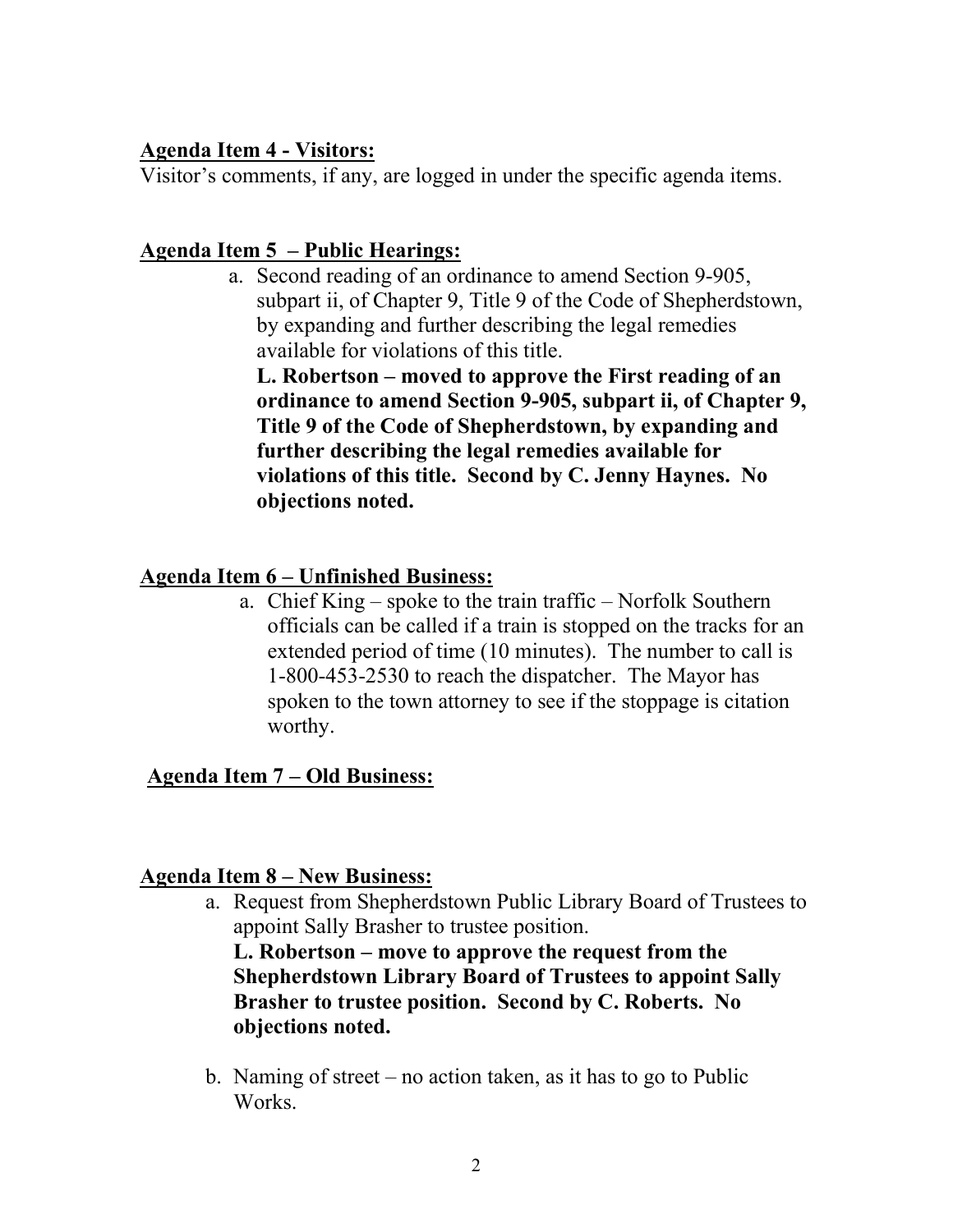#### **Agenda Item 9 – Mayor's Report:**

- a. Shepherdstown Public Library Update Mayor – the Library on German St. is back open. There is a leak that is being addressed. The new Library off of Lowe Dr. is moving along.
	- Mayor has been in discussions with the other mayor's in Jefferson County. The goal is to speak as one voice. They have discussed sharing services, police departments, growing populations, Marc train, services we need to provide, how we are being represented by our delegates/senators, and have the legislators attend the mayor's meetings. He is also working with the Municipal League.
	- The town has hired 2 new employees for Public Works. Glen Taylor was hired in November and Gary Moats was hired in mid-December.
	- The corporation is need of an accounting clerk/bookkeeper.
	- He thanked all involved with the tree, tree lighting and lights, Christmas in Shepherdstown – Judy Shepherd, Jenny Shepherd, Rotary and Lions, the parade – Holly Frye and Peter Smith.
	- Happy Holidays to the council, town staff, volunteers, and so many organizations that make Shepherdstown what it is.
	- Rt. 340 is getting close to closing to work on the bridge due to the rockslides. The work should take 45-60 days. A start date has not been determined.
	- J. Ford noted the RFP for the website has been sent to vendors as of December 1. It will be open for 60 days.
	- C. Roberts December 15, the Lion's Club is offering giftwrapping at Evolve from 9 a.m.  $-6$  p.m. for donations only.
	- M. Amerikaner noted that there is a new forum to pay water bills. People are having trouble getting verification emails once signed up. Town Hall is working through it.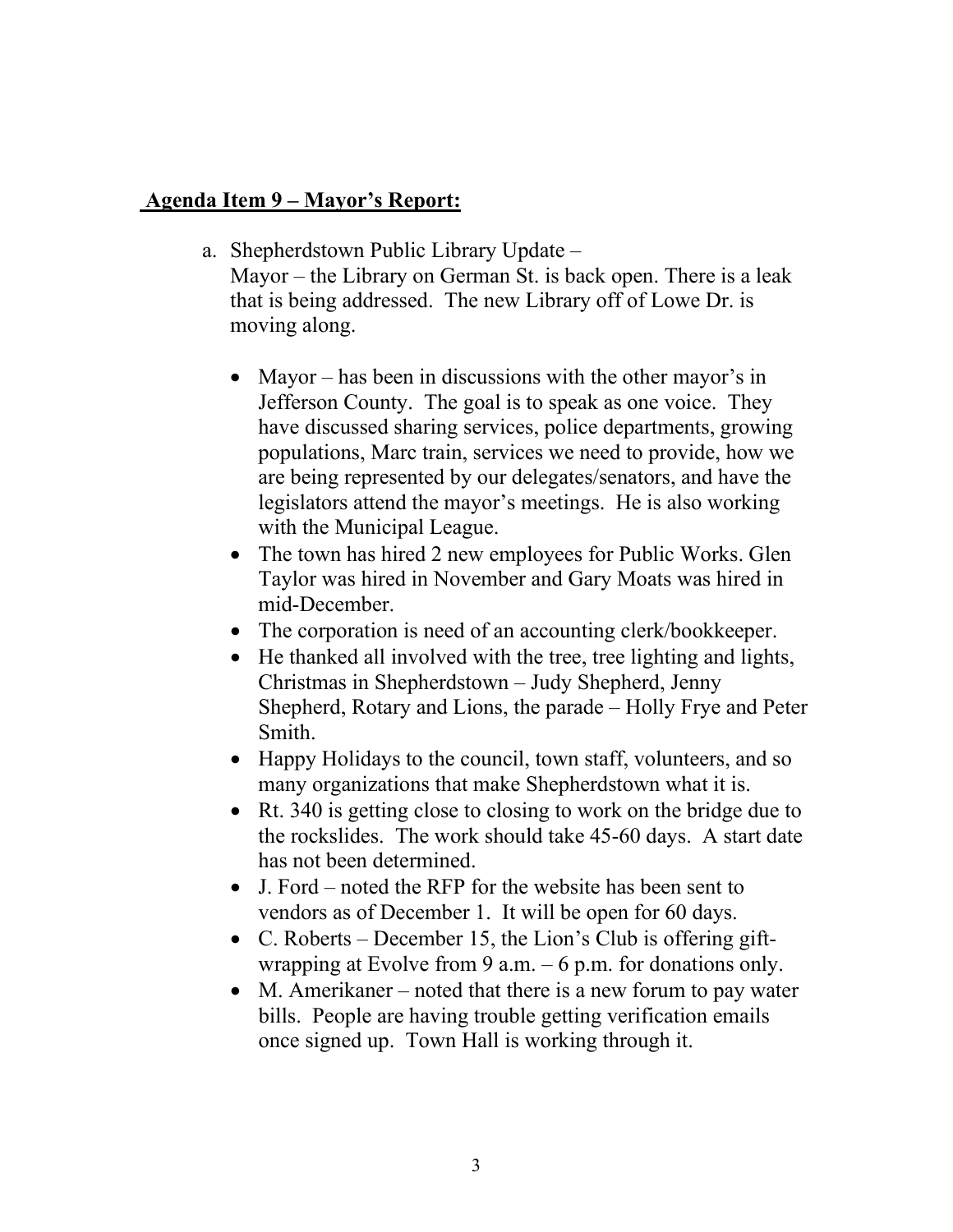### **Agenda Item 10 – Reports of Committees:**

#### **A. Finance Committee:**

- 1. Meeting minutes of December 2021
- 2. Finance Reporting:
	- 3. Recommendations
		- a. Allocation of \$200,000 to Bike Path Project

 **L. Robertson – move to authorize the allocation of \$200,000 from the video lottery reserve for the Bike Path Project and to sign the DOH agreement. Second by C. Roberts. No objections noted.** 

L. Robertson thanked everyone profusely for their help over this very long process. This agreement will move us to the breaking ground phase.

## **B. Parking Committee:**

- 1. No November 2021 meeting
- 2. Recommendations: None

## **C. Police Committee:**

- 1. Meeting minutes of November 2021
- 2. Recommendations: None

### **D. Parks and Recreation Committee:**

- 1. Meeting minutes of November 2021
- 2. Recommendations:
	- a. None

C. Roberts – noted that they are looking at funding/grant for a trail around Rumsey and Cullison Parks.

# **E. Public Works Committee:**

- 1. Meeting minutes of November 2021
- 2. Recommendations: None

### **F. Path Advisory Committee**

- 1. No meeting in November 2021
- 2. Recommendations:
	- a. None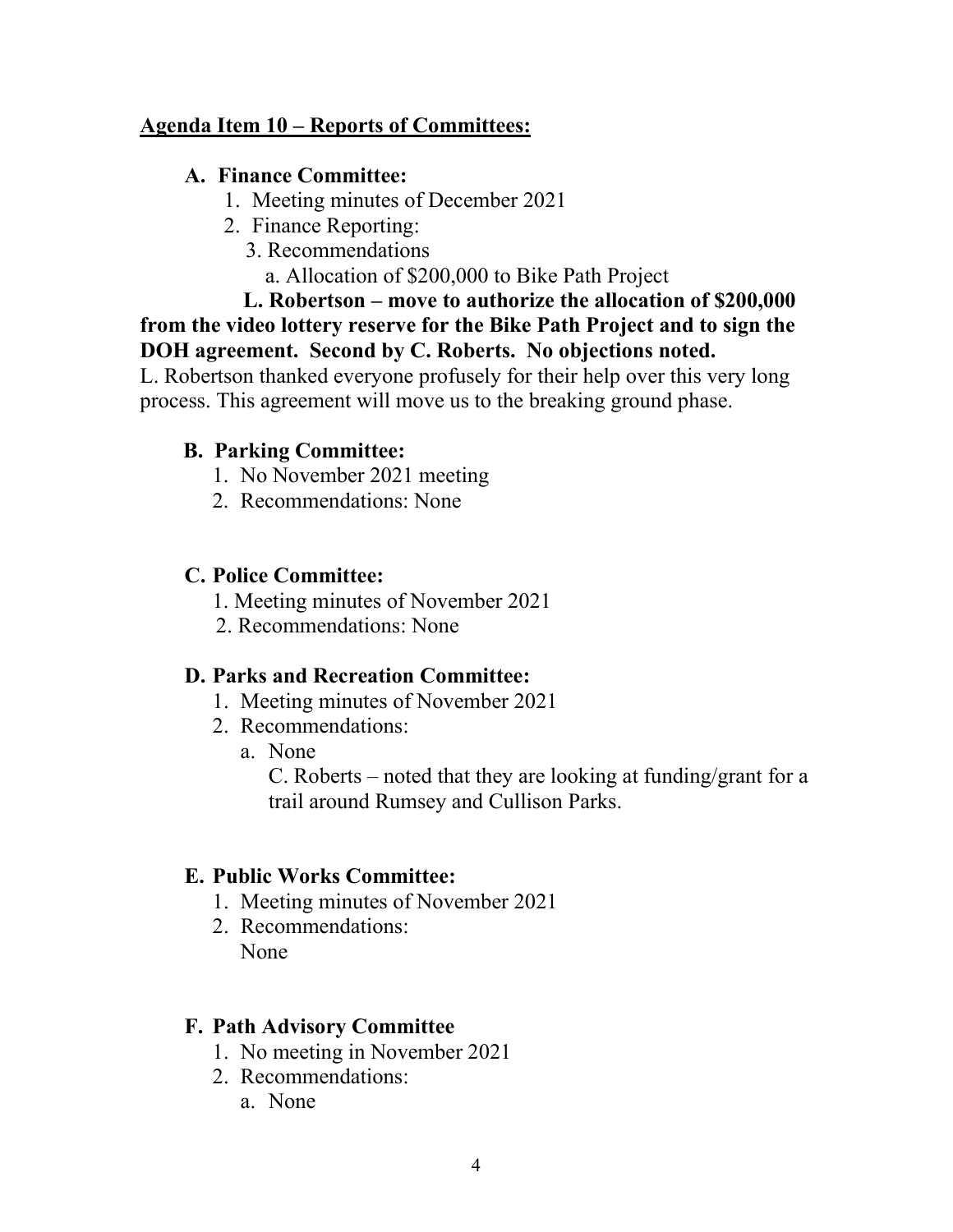### **G. Grants Committee**

- 1. Meeting minutes of November 2021 not available at time of packet preparation.
- **1.** 2. Recommendations:

None

3. AED Grants - The committee is working on a grant for AED devices for the Shepherdstown Police Department. They are looking at 6 AED's for each patrol car.

### **J. Ford – move to approve the Grants Committee to apply for the AED grants when the opportunities open. Second by C. Roberts. No objections noted.**

\*\* M. Amerikaner – noted that the Age Friendly Committee would like to take the next step regarding possible sidewalk grants. The Mayor will set up a meeting with Matt Mullenax.

# **Agenda item 11 – Report of Commissions, Authority and Boards:**

### **1. Historic Landmarks Commission:**

- 1. Meeting minutes of November 2021
- 2. Recommendations:
	- a. None

### **2. Planning Commission:**

- 1. Meeting minutes of November 2021
- 2. Recommendations:
	- a. None

# **3. Tree Commission**

- 1. Meeting minutes of November 2021
- 2. Recommendations: None

L. Robertson – Bartlett has been selected for the Tree Inventory. We will need a short special town council meeting via Zoom once the Grant Committee approves it. Looking at Friday the  $17<sup>th</sup>$  at 1 p.m.